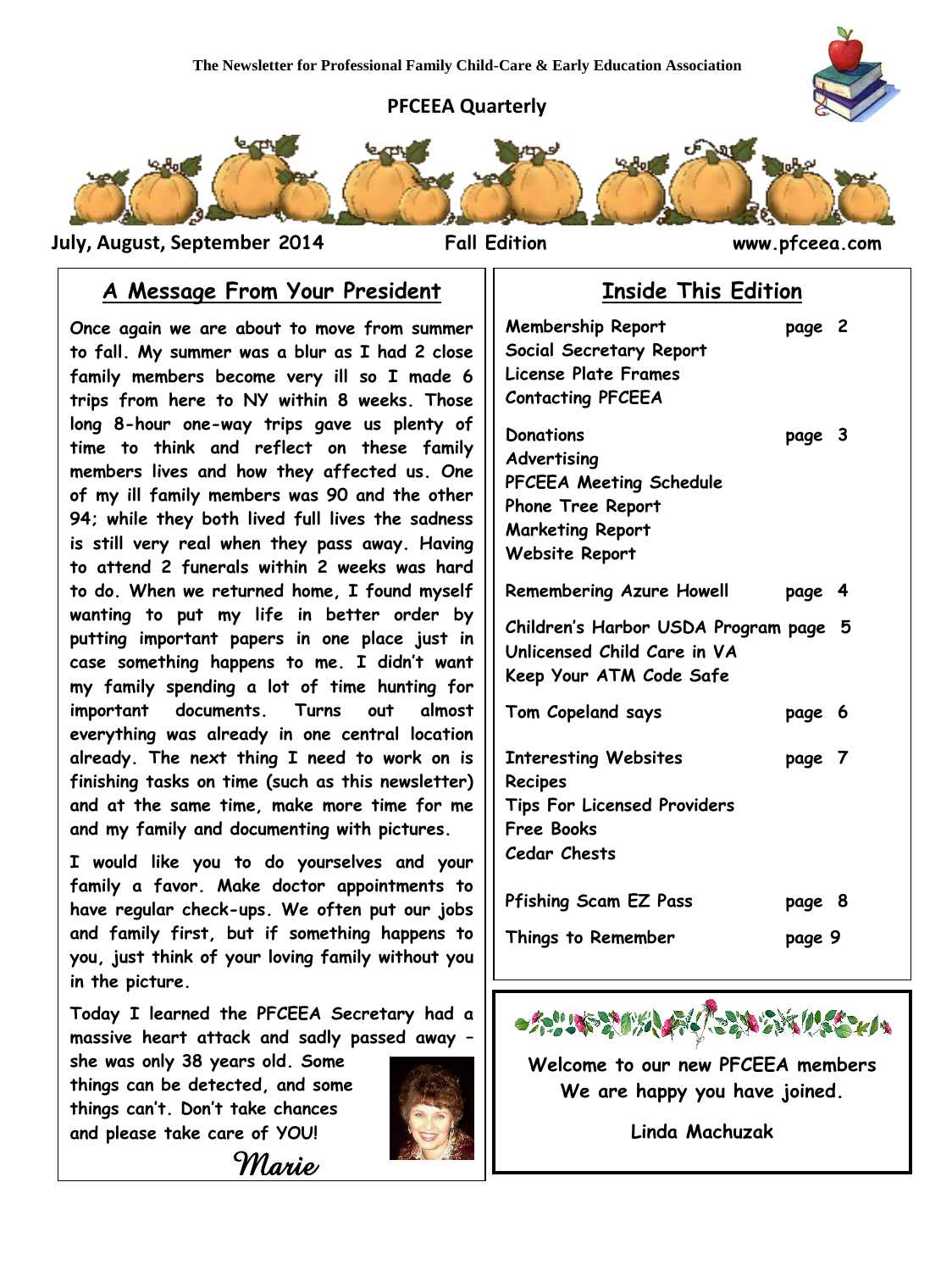## **Membership Report**

**We currently have 65 members in good standing: 13 are in Chesapeake, 1 Hampton, 13 in Norfolk, 2 in Portsmouth, 1 in Suffolk, & 35 in Virginia Beach. Since the Association started, we have had 393 people become members. Remember to check our website to make sure your information is correct.** 

**If you change your email address, phone number, or move either to another local address or out of the area, please let us know as soon as possible.**

**Submitted by Randee Holmes**



#### **License Plate Frames** www.pfceea.com

If we all place these license plate holders on our cars, more parents will know about our association. Purchase one for \$3, two for \$5.

#### fessional Childcare Provi

## **Social Secretary**

**If you know of a member who should be sent a get well or sympathy card, contact Beth and she will send out the card right away. Call Beth at 853-4505**

**Submitted by Beth Kaminski**



## **How to Contact PFCEEA**

**Email: [pfceea@yahoo.com](mailto:pfceea@yahoo.com) Website: [www.pfceea.com](http://www.pfceea.com/) Facebook: Professional Family Child Care & Early Educational Association**

| <b>PFCEEA Executive Board</b><br>President |          |  |  |
|--------------------------------------------|----------|--|--|
| Marie McFadden                             | 482-9470 |  |  |
| Vice-President                             |          |  |  |
| Randee Holmes                              | 479-9579 |  |  |
| Treasurer                                  |          |  |  |
| Wanda DiNardo                              | 486-4582 |  |  |
| <b>Corresponding Secretary</b>             |          |  |  |
| Position available                         |          |  |  |
|                                            |          |  |  |

## **Standing Committees**

| Advertising            |          |
|------------------------|----------|
| Jan Coffman            | 499-6474 |
| Historian              |          |
| Jan Coffman            | 499-6474 |
| Marketing              |          |
| Position available     |          |
| Membership             |          |
| Randee Holmes          | 479-9579 |
| Newsletter             |          |
| Marie McFadden, Editor | 482-9470 |
| <b>Phone Tree</b>      |          |
| Cindy Sisson           | 421-7901 |
| Social Secretary       |          |
| Beth Kaminski          | 853-4505 |
| Door Prizes            |          |
| Michelle Freeman       | 483-1970 |
| At Large               |          |
| Diane McEwen           | 490-2371 |
| Regina Moore           | 483-9689 |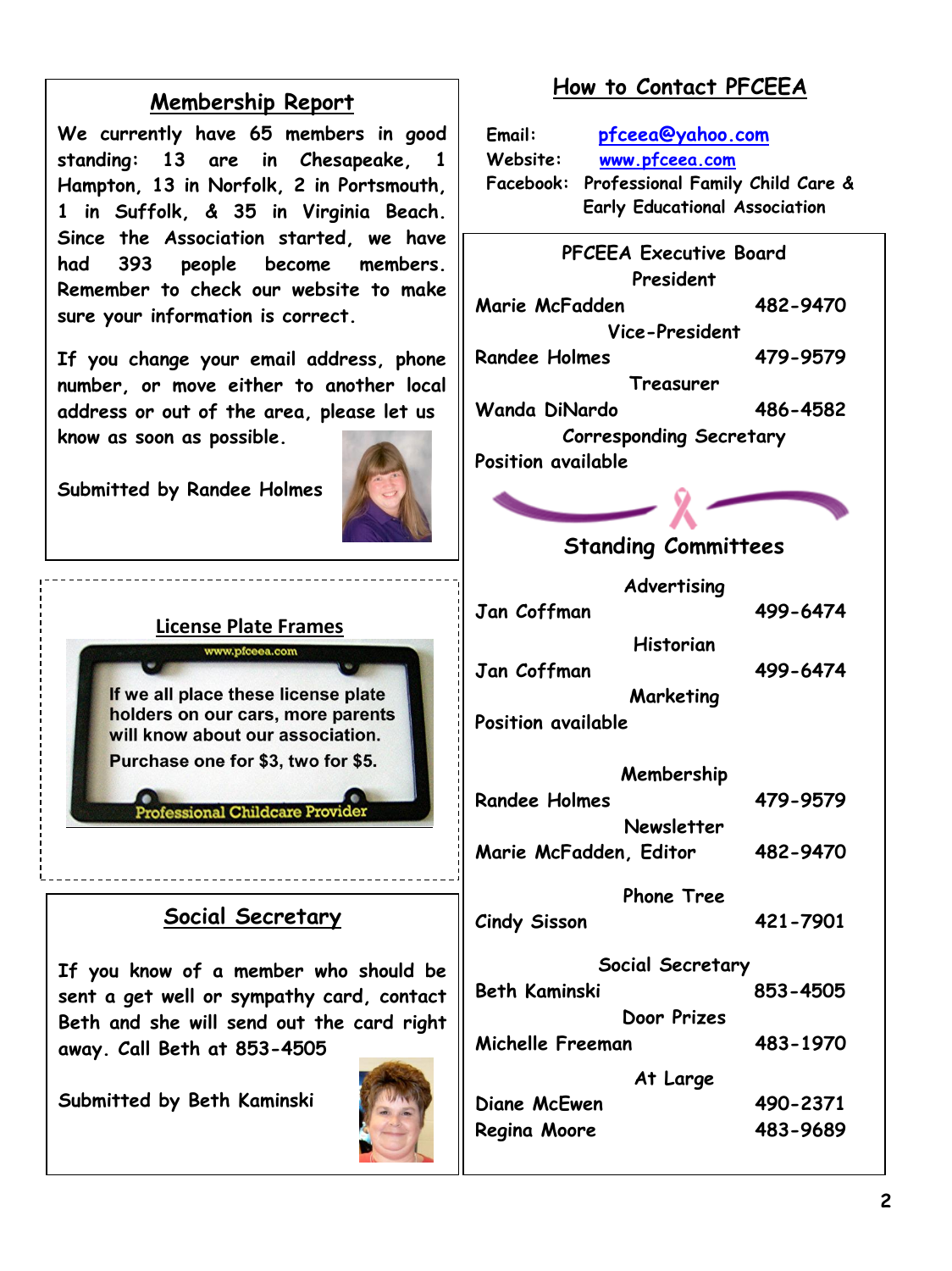#### **Donations**

**We are still collecting items to donate to those in need. If you have anything in very good condition you would like donate, give me a call at 853-4505 or email me [mylittleschool@cox.net](mailto:mylittleschool@cox.net) Items**

**may be brought to our trainings.**



**Submitted by Beth Kaminski**

#### **Advertising Report**

**I placed an ad in the Virginian-Pilot to run from mid August to mid September. Make sure your information is correct on our website so parents can get it touch with you.** 

**( [www.pfceea.com](http://www.pfceea.com/) )**



**Jan Coffman 499-6474**

### **Marketing Report**

**We are in need of someone willing to step up and take the job of marketing (letting people know we exist) for the association. Let us know if you are interested. In the mean time, I'd like to ask all of our members to mention our website to people you meet. [www.pfceea.com](http://www.pfceea.com/)**

#### **Phone Tree Report**

**The Phone tree team calls the providers that do not get email to let them know about the up-coming trainings. The ladies making these calls are very much appreciated! Our calling list has gotten a bit shorter with more providers finally using email. If you would like to join the Phone Tree, give me a call.** 

**CindySisson 421-7901,**  [cindy\\_sisson@hughes.net](mailto:cindy_sisson@hughes.net) **Phone Tree Chairwoman**



#### **PFCEEA Meeting Schedule**

**To register for all training meetings, email [pfceea@yahoo.com](mailto:pfceea@yahoo.com) or call Marie at 482-9470. PFCEEA members receive the training certificate for free, non-members pay \$10 cash at the door. No Children.**

**\*\*New starting time for meetings\*\* Our meetings are held in the Virginia Beach Central Library from 6:45-8:45 pm. We will draw the door prize tickets at 6:45. For anyone arriving after our speaker starts, a certificate for less training time will be given. Let us know if you have a suggestion for a speaker or topic.**

#### **2014 training dates:**

**Sept. 29, Oct 27, Nov. 17**

#### **Website Report**

**Our home page was viewed 11 times from May 23 to May 31, 63 in June, 154 in July, 137 in August, 121 from 1 to 15 September. In addition to our local cities, 19 other cities in Virginia logged on.** 

**People in the following states have visited our site: FL, GA, IL, IO, MD, MASS.,MI, MN, MO, NV, NJ, NY, NC, OH, OK, PA, SC, TN, TX, WV & Washington D.C.** 

**People from all around the world have visited our website too: Argentina, Brazil, Canada, Columbia, Croatia, Denmark, Ecuador, England, France, Germany, India, Ireland, Italy, Mexico, Peru, Philippines, Portugal, Republic of Korea, Spain, Switzerland, Uruguay, & Venezuela.**

**Submitted by Marie McFadden**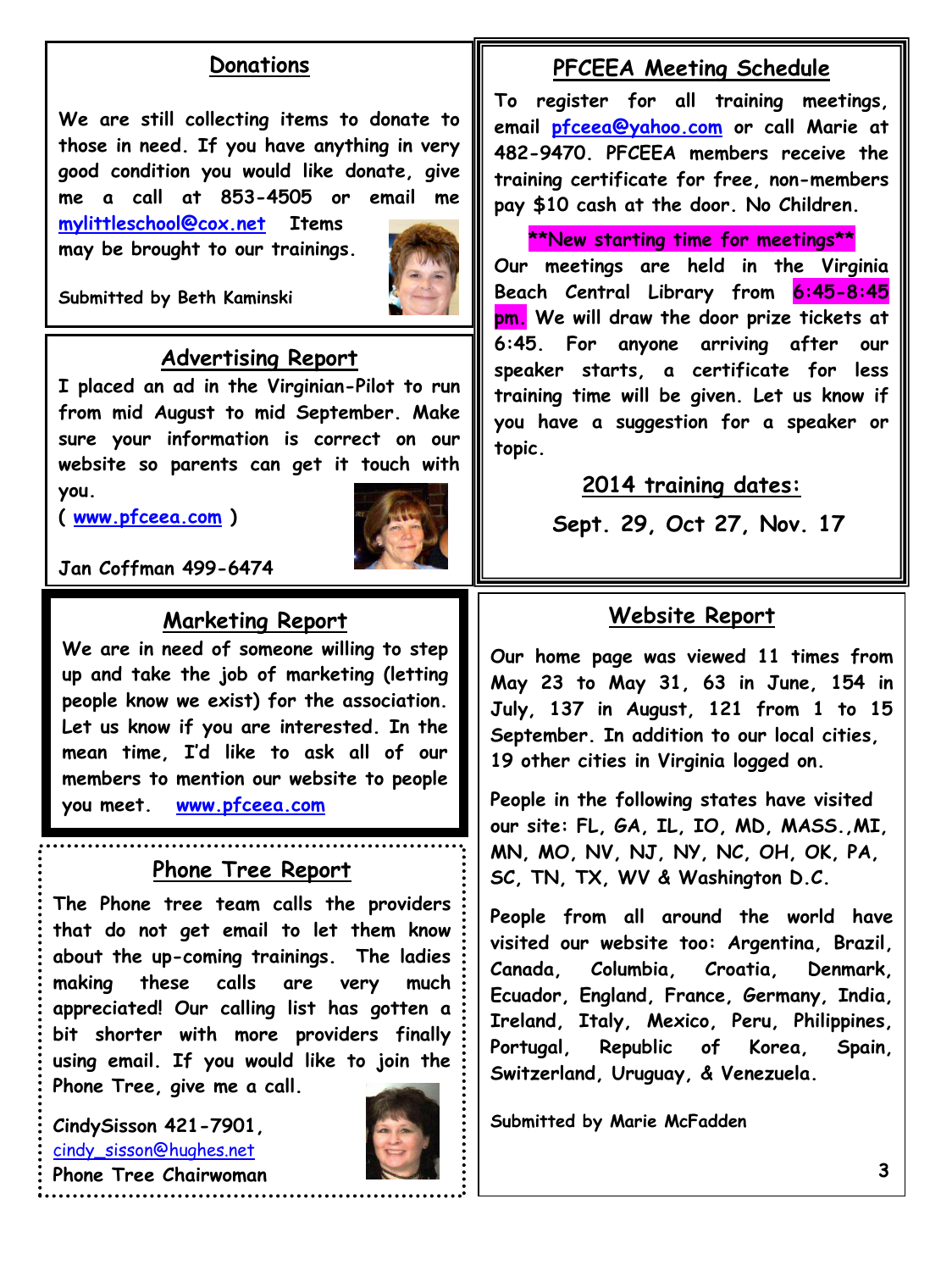

*Remembering Azure Howell* 





**It is with heavy hearts we have to say good-bye to our friend Azure Howell. Azure joined PFCEEA in 2005 and was our Secretary for 3 years. She always had a smile on her face and was happy to help the association in any way she could. It was Azure's idea for the board to work together and present a training on September 29th ; her part is music and movement. We will miss her very much.**

**Azure "Kesha" Turkessa Howell, 38, of Norfolk, VA and formerly of Springfield, MA, departed this life on Sunday, August 31, 2014, at Sentara Norfolk General Hospital in Norfolk. Born and educated in Springfield, she was the daughter of Mary A. (Talley) Gresham and Walter Gresham Jr. Azure served her country in the U.S. Navy, stationed in Norfolk, earning two National Service Medals with a Sea Service Deployment Ribbon, a meritorious Unit Commendation, and an enlisted Surface Warfare pin. She is survived by her husband Parish L. Howell Sr. of Norfolk; her parents Walter Gresham Jr. and Mary A. Gresham; three children, Parish L. Howell Jr., Marjain Howell, and Shayreona Howell; eight siblings, Tiwania Talley, Nyree Talley, William Talley, Tiana Daniels, Star Quates, Antonette Collins, Patrice Gresham, and Desiree Gresham; three step-brothers; and many aunts, uncles, nieces, nephews, cousins, and friends to cherish her memory. The calling hour is 11 a.m. to noon Wednesday at Shiloh Community Church of God In Christ, 91 Jasper St., followed by the funeral at noon, with burial in the Massachusetts Veterans Memorial Cemetery, Agawam.**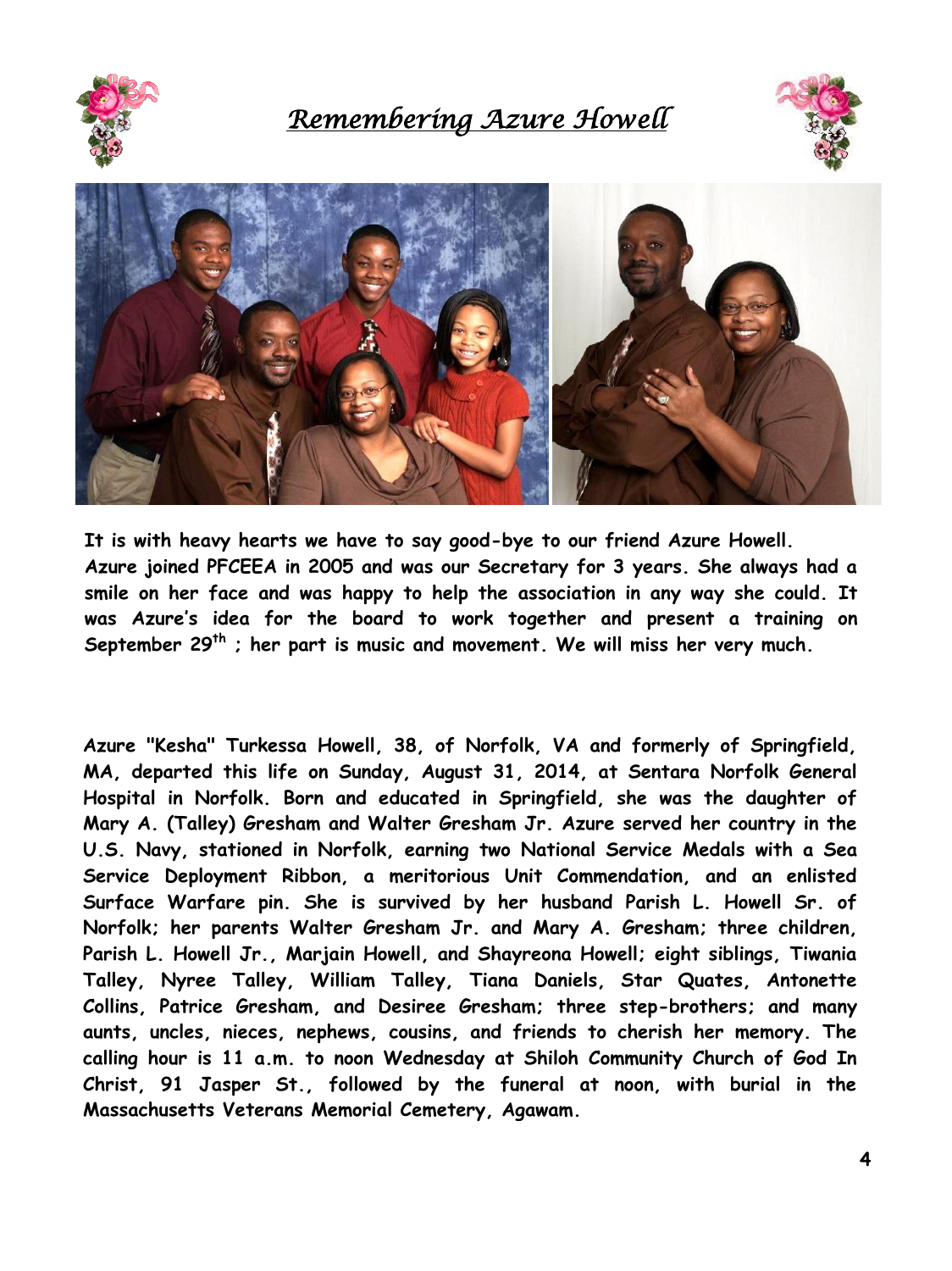# **Family Child Care Provider?**



### Serve nutritious meals to children and earn cash!

For more information about the free USDA Child and Adult Care Food Program call 757-397-2984 www.childrensharbor.cc

**Unlicensed Child Care in Virginia**

**The following link will take you to a lengthy newspaper article on child care in Virginia.**

**[http://www.washingtonpost.com/sf/investigative/20](http://www.washingtonpost.com/sf/investigative/2014/08/30/in-virginia-thousands-of-day-care-providers-receive-no-oversight/?hpid=z2) [14/08/30/in-virginia-thousands-of-day-care](http://www.washingtonpost.com/sf/investigative/2014/08/30/in-virginia-thousands-of-day-care-providers-receive-no-oversight/?hpid=z2)[providers-receive-no-oversight/?hpid=z2](http://www.washingtonpost.com/sf/investigative/2014/08/30/in-virginia-thousands-of-day-care-providers-receive-no-oversight/?hpid=z2)**

## **How to Keep Your ATM Code Safe**

 **[threat/?utm\\_source=Tip+Hero+Newsletter&utm\\_campaign=a81c19749c-](http://tiphero.com/scam-alert-how-to-keep-your-atm-code-safe-from-a-new-threat/?utm_source=Tip+Hero+Newsletter&utm_campaign=a81c19749c-TH_NL_331a_09_19_2014&utm_medium=email&utm_term=0_5665396f02-a81c19749c-722513) [TH\\_NL\\_331a\\_09\\_19\\_2014&utm\\_medium=email&utm\\_term=0\\_5665396f02-a81c19749c-722513](http://tiphero.com/scam-alert-how-to-keep-your-atm-code-safe-from-a-new-threat/?utm_source=Tip+Hero+Newsletter&utm_campaign=a81c19749c-TH_NL_331a_09_19_2014&utm_medium=email&utm_term=0_5665396f02-a81c19749c-722513) [http://tiphero.com/scam-alert-how-to-keep-your-atm-code-safe-from-a-new-](http://tiphero.com/scam-alert-how-to-keep-your-atm-code-safe-from-a-new-threat/?utm_source=Tip+Hero+Newsletter&utm_campaign=a81c19749c-TH_NL_331a_09_19_2014&utm_medium=email&utm_term=0_5665396f02-a81c19749c-722513)**

## **Training photos**



**June 30, 2014 Celia Farr, "Making Sense & Good Use of What You See"**

**July 28, 2014 Denise Smith, "Communication: Keeping Your Child Safe"**

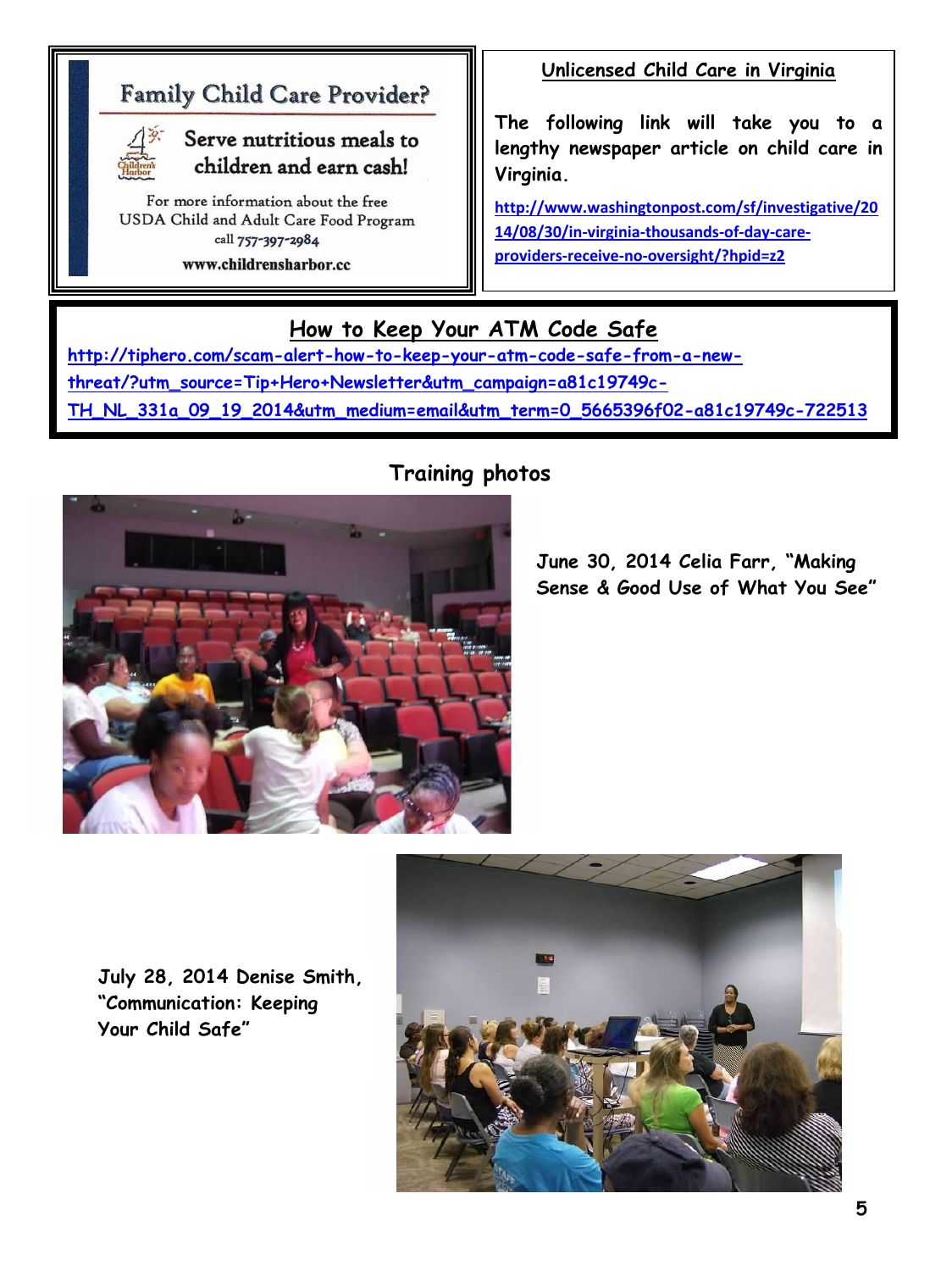## **[Tom Copeland's Taking Care of Business](http://www.tomcopelandblog.com/)**

#### **Lessons From a Recent Tax Court Case** Can a taxpayer claim:

*\* An exclusive room for her business when she walks through it to get to her bedroom?*

- *\* 70% of her Internet expense when it's packaged with her telephone and cable tv bill?*
- *\* A portion of her electric utility charges without receipts?*
- *\* The cost of business meals without records?*
- *\* The cost of office supplies with only checking account statements?*

These were the issues raised in a recent Tax Court case

[\(Lauren Miller vs. IRS Commissioner, T.C. Summary Opinion 2014-74\)](http://ustaxcourt.gov/InOpHistoric/MillerSummary.Guy.SUM.WPD.pdf).

This case did not involve a family child care provider. And the case cannot be relied on if you find yourself being audited. But the Court's decision can teach us lessons about claiming an exclusive use room and what records are necessary to claim business deductions.

**Exclusive Use Room** The general rule is that family child care providers cannot claim a room as exclusively used in her business unless the room is never used personally (see IRS Code Section 280A(a)). The taxpayer in this case had a small apartment and had to walk through her office to get to her bedroom. The court said that her personal use of this space was "de minimis" (minor use) and allowed her to claim expenses for her apartment. There is [another Tax Court case](http://scholar.google.com/scholar_case?case=2166362490154315659&hl=en&as_sdt=2&as_vis=1&oi=scholarr) that says the same thing.

**Lesson:** You should not try to claim an exclusive use room if your family uses it even occasionally for personal purposes. But, walking through such a room shouldn't destroy its exclusive use.

**Internet Expense** The taxpayer paid for a package of services that included cable television, telephone and Internet services. The cable company did not break out the cost of each service in her bill. The Court divided the charges equally among these three services. The taxpayer estimated that she used 70% of the Internet for her business. The Court wrote that she was not required to keep a log of her business use of the Internet and accepted her 70% figure.

**Lesson:** It's reasonable to divide a cable bill equally among the various services. It's not clear what records/evidence the taxpayer gave the Court about her Internet use. I would not recommend that you guess the business portion of your Internet bill. Use your [Time-Space Percentage](http://www.tomcopelandblog.com/2011/01/the-time-space-percentage-quiz.html) unless you track your actual business use for at least two months.

**Electric Utility Charge** The taxpayer produced a spreadsheet showing how much she paid for her electric utility. But, she offered no additional records (paid receipts, copies of her electric bill) to substantiate her expense. The Court denied this deduction.

Lesson: Don't expect to be allowed to deduct an expense simply because you write it down on a ledger or enter it into the [Minute Menu Kids Pro software.](http://www.minutemenu.com/web/mmkids.html) To substantiate your electric utility expense, show cancelled checks, direct deposits from your monthly checking account statement, or a copy of your electric bills.

**Business Meals** The taxpayer dined out with business clients, but failed to provide adequate documentation and the Court denied this expense.

Lesson: If you are going to claim business meals you must follow a strict procedure and keep the following records: meal receipts, the name of the people you ate the meal with, and the topic of the conversation that relates to your business. See my article, ["When Can You Deduct a Business Meal?"](http://www.tomcopelandblog.com/2014/02/when-can-your-deduct-a-business-meal.html)

(Continued on page 8)

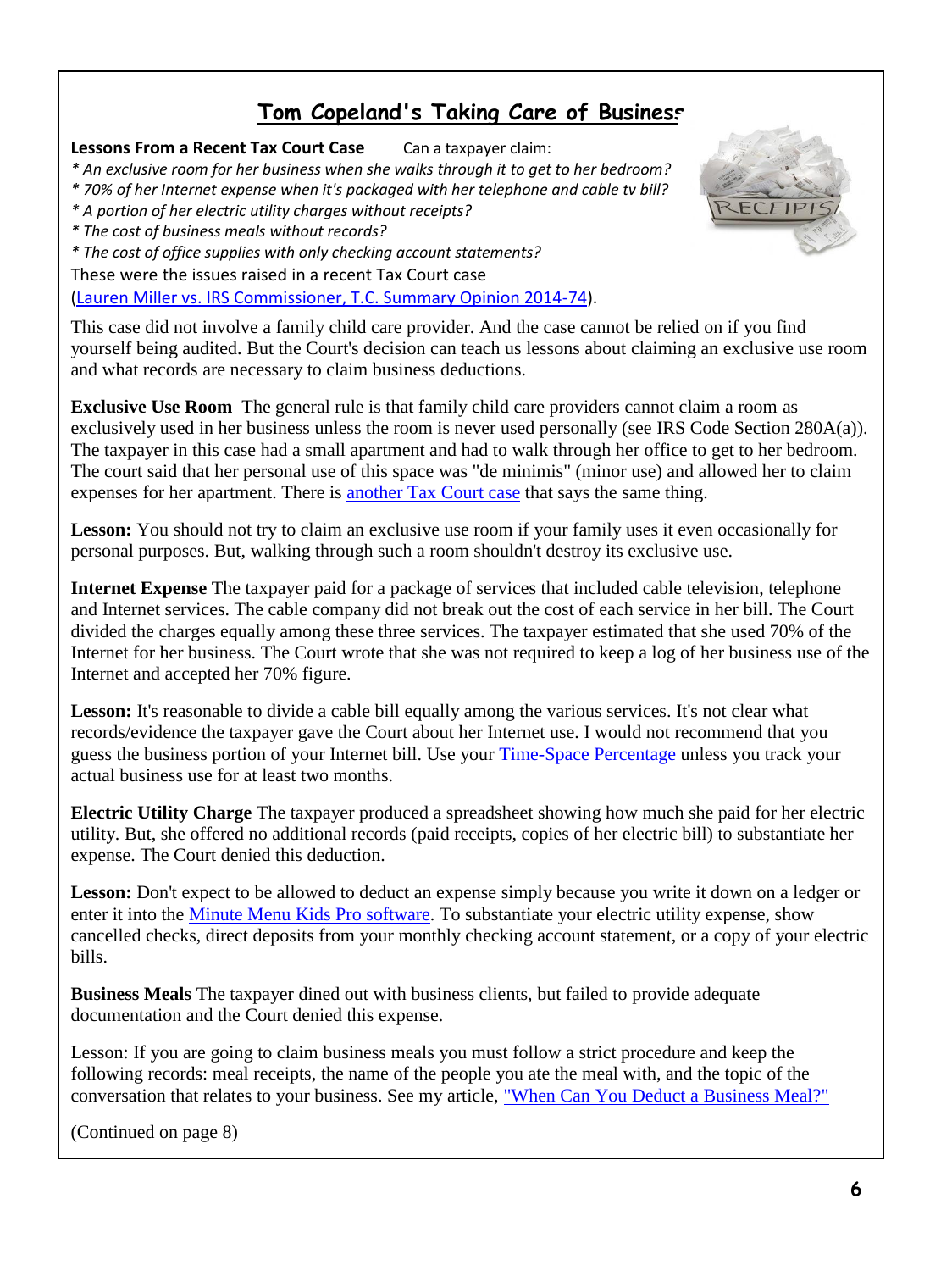## **Interesting Websites**

**Holidays and Special Days of the Month <http://www.holidayinsights.com/moreholidays/index.htm>**

#### **Sept.**

**Apple activities - [http://www.blogmemom.com/apple](http://www.blogmemom.com/apple-activities-kids/)[activities-kids/](http://www.blogmemom.com/apple-activities-kids/)**

**<http://holidayinsights.com/history/history09.htm>**

#### **Oct.**

**<http://holidayinsights.com/history/history10.htm> <http://www.brownielocks.com/october.html> <http://www.sciencebob.com/blog/?p=360> [http://chemistry.about.com/od/halloweenchemistry/a/](http://chemistry.about.com/od/halloweenchemistry/a/halloweensci.htm) [halloweensci.htm](http://chemistry.about.com/od/halloweenchemistry/a/halloweensci.htm)**

**Nov. <http://holidayinsights.com/history/history11.htm> <http://www.brownielocks.com/november.html> [http://www.brighthubeducation.com/preschool](http://www.brighthubeducation.com/preschool-lesson-plans/124994-november-themes-lesson-and-activities-for-preschoolers/)[lesson-plans/124994-november-themes-lesson](http://www.brighthubeducation.com/preschool-lesson-plans/124994-november-themes-lesson-and-activities-for-preschoolers/)[and-activities-for-preschoolers/](http://www.brighthubeducation.com/preschool-lesson-plans/124994-november-themes-lesson-and-activities-for-preschoolers/) Dec. <http://holidayinsights.com/history/history12.htm> <http://www.brownielocks.com/december.html>**

### **Tips for Licensed Providers**

**If you use child proof locks, inspect them to make sure they are working properly.**

**In addition to the inside of our homes, pay close attention to your outside area. If there are jagged edges or rust, take care of them promptly. Check outside toys for cracks or damage from the hot sun in the summer and cold temperatures in the winter.**

**Most of us seem to receive the most violations on paperwork. Check the dates of your TB tests, child protective services check, etc. These tests need to be done every few years. Likewise on the children's enrollment paperwork; make sure each line is filled in. Physicals and immunizations need to be in the child's folder also. Two emergency contacts are required, even if they are out of this area. Make sure to review each child's paperwork with their parent each year; have them sign and date.**





#### **Crockpot Ranch Pork chops – Randee Holmes**

**This is a favorite at my house. The pork chops come out very tender and the flavor is amazing! You also get a very good gravy for mashed potatoes. Cook time: 4 Hr Prep time: 10 Min Serves: 8 \_ 12 Ingredients:**

**1 pkg pork chops, boneless** 

**1 can(s) cream of chicken soup**

**1 pkg ranch style dressing mix**

**Directions:**

**In crockpot layer pork chops, add the cream of chicken soup, then sprinkle dry Ranch dressing all over. Cover and cook on high for 4 hours OR Low for 6 hours.**

## **Free Scholastic Books**

[https://www.kelloggsfamilyrewards.com/en\\_US/prom](https://www.kelloggsfamilyrewards.com/en_US/promotions/free-scholastic-book-from-kelloggs.html) [otions/free-scholastic-book-from-kelloggs.html](https://www.kelloggsfamilyrewards.com/en_US/promotions/free-scholastic-book-from-kelloggs.html)

**Buy specially marked Kellogg's items, go to the website above to register for this program, and enter a 16 digit code (found inside the box). Each person can receive up to 20 free books. This offer expires 3/21/15**

## **Cedar Chests**

**If you own a cedar chest, please take a minute to look at this: [http://www.boston.com/news/local/massa](http://www.boston.com/news/local/massachusetts/2014/01/13/two-franklin-children-who-were-trapped-inside-hope-chest-have-died-norfolk-says/kxLmxTOZHhrbH8lyN7Tq3N/story.html) [chusetts/2014/01/13/two-franklin](http://www.boston.com/news/local/massachusetts/2014/01/13/two-franklin-children-who-were-trapped-inside-hope-chest-have-died-norfolk-says/kxLmxTOZHhrbH8lyN7Tq3N/story.html)[children-who-were-trapped-inside-hope](http://www.boston.com/news/local/massachusetts/2014/01/13/two-franklin-children-who-were-trapped-inside-hope-chest-have-died-norfolk-says/kxLmxTOZHhrbH8lyN7Tq3N/story.html)[chest-have-died-norfolk](http://www.boston.com/news/local/massachusetts/2014/01/13/two-franklin-children-who-were-trapped-inside-hope-chest-have-died-norfolk-says/kxLmxTOZHhrbH8lyN7Tq3N/story.html)[says/kxLmxTOZHhrbH8lyN7Tq3N/story.](http://www.boston.com/news/local/massachusetts/2014/01/13/two-franklin-children-who-were-trapped-inside-hope-chest-have-died-norfolk-says/kxLmxTOZHhrbH8lyN7Tq3N/story.html) [html](http://www.boston.com/news/local/massachusetts/2014/01/13/two-franklin-children-who-were-trapped-inside-hope-chest-have-died-norfolk-says/kxLmxTOZHhrbH8lyN7Tq3N/story.html)**

**If you would like to receive the new lock, email: [newlock@lanefurniture.com](mailto:newlock@lanefurniture.com) or call 800-327-6944**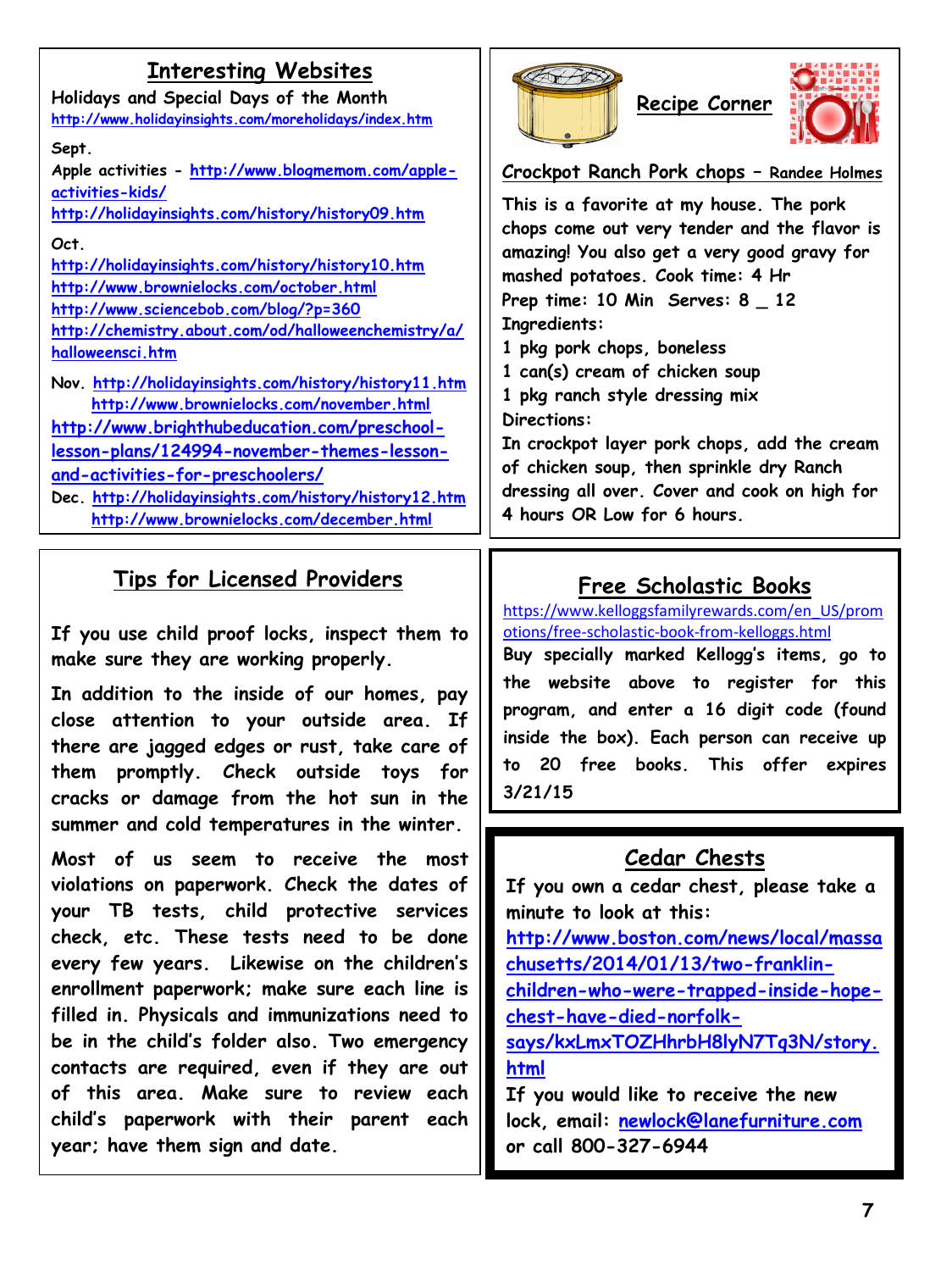## **Phishing Scam**

**August 12, 2014, by Lisa Weintraub Schifferle Attorney, FTC** 

**Love breezing through tollbooths with your E-Z Pass? A new scam is taking advantage of that. Here's how it works: You get an email that appears to be from E-Z Pass. It has the E-Z Pass logo, and says you owe money for driving on a toll road. It also provides a link to click for your invoice. Guess what? The email isn't from E-Z Pass. If you click on the link, the crooks running this scam may put malware on your machine. And if you respond to the email with your personal information, they're likely to steal your identity. This E-Z Pass email is the latest in a long line of phishing scams, where fraudsters pretend to be legitimate businesses as a way to get access to people's personal information. But adopting a few online security habits can help you avoid phishing scams:** 

**• Never click on links in emails unless you're sure who sent you the message.** 

**• Don't respond to any emails that ask for personal or financial information. Email isn't a secure way to send that information.** 

**• Type an organization's URL yourself, and don't send personal or financial information unless the URL begins with https (the "s" stands for secure).**

**• If an email looks like it is from E-Z Pass, contact E-Z Pass customer service to confirm that it is really from them.** 

**• Keep your computer security software current.** 

**If you might have been tricked by a phishing email:** 

**• Forward it to [spam@uce.gov](mailto:spam@uce.gov) and to the company impersonated in the email.** 

**• File a complaint with the Federal Trade Commission at [ftc.gov/complaint](http://ftc.gov/complaint).** 

**• Visit the FTC's Identity Theft website at [ftc.gov/idtheft.](http://ftc.gov/idtheft) Victims of phishing could become victims of identity theft, but there are steps to take to reduce your risk.** 

**OnGuardOnline.gov has more information about phishing scams.** 

**For the article please visit: [http://www.consumer.ftc.gov/blog/think-i...](http://www.consumer.ftc.gov/blog/think-its-e-z?utm_source=govdelivery)**

#### **Tom Copeland continued**

I

**Office Supplies** The taxpayer claimed deductions for office supplies and produced her checking account statements that showed she made purchases at office supply stores. But, the Court denied these expenses because she provided no evidence as to the specific items she purchased.

**Lesson:** The general rule is that you must have an "adequate record" to claim business deductions. A receipt is the best record. Cancelled checks, checking account statements, credit/debit card monthly statements by themselves are likely to be challenged by the IRS. You can increase the chances that your expenses will be allowed if you: write a note on the memo line of your cancelled check that identifies what you bought, take pictures of your purchases, and be able to assert to an auditor what specific items were purchased.

**Uniform** The taxpayer was denied a deduction for several evening dresses that she purchased to attend various business events. The Court wrote that clothing can only be deducted as a uniform if it "was not suitable for general or personal wear."

**Lesson:** The only clothing that a family child care provider could deduct as a business expense would be something that was not suitable to be worn outside of your home. The only clothing that I can think of that meet this test are scrubs. You could deduct t-shirts and sweatshirts that have your business name, logo, or a general statement about family child care on them. Deduct this as advertising, not as a uniform.

This case offers many lessons that can help you improve your record keeping and claim higher business deductions.

Tom Copeland - [www.tomcopelandblog.com](http://www.tomcopelandblog.com/) Image credit[: www.skipjackweb.com](http://www.skipjackweb.com/manage-business-receipts-with-evernote/)

For more information, see my book [Family Child Care Record Keeping Guide.](http://www.tomcopelandblog.com/family-child-care-record-keeping-guide-8th-edition.html)